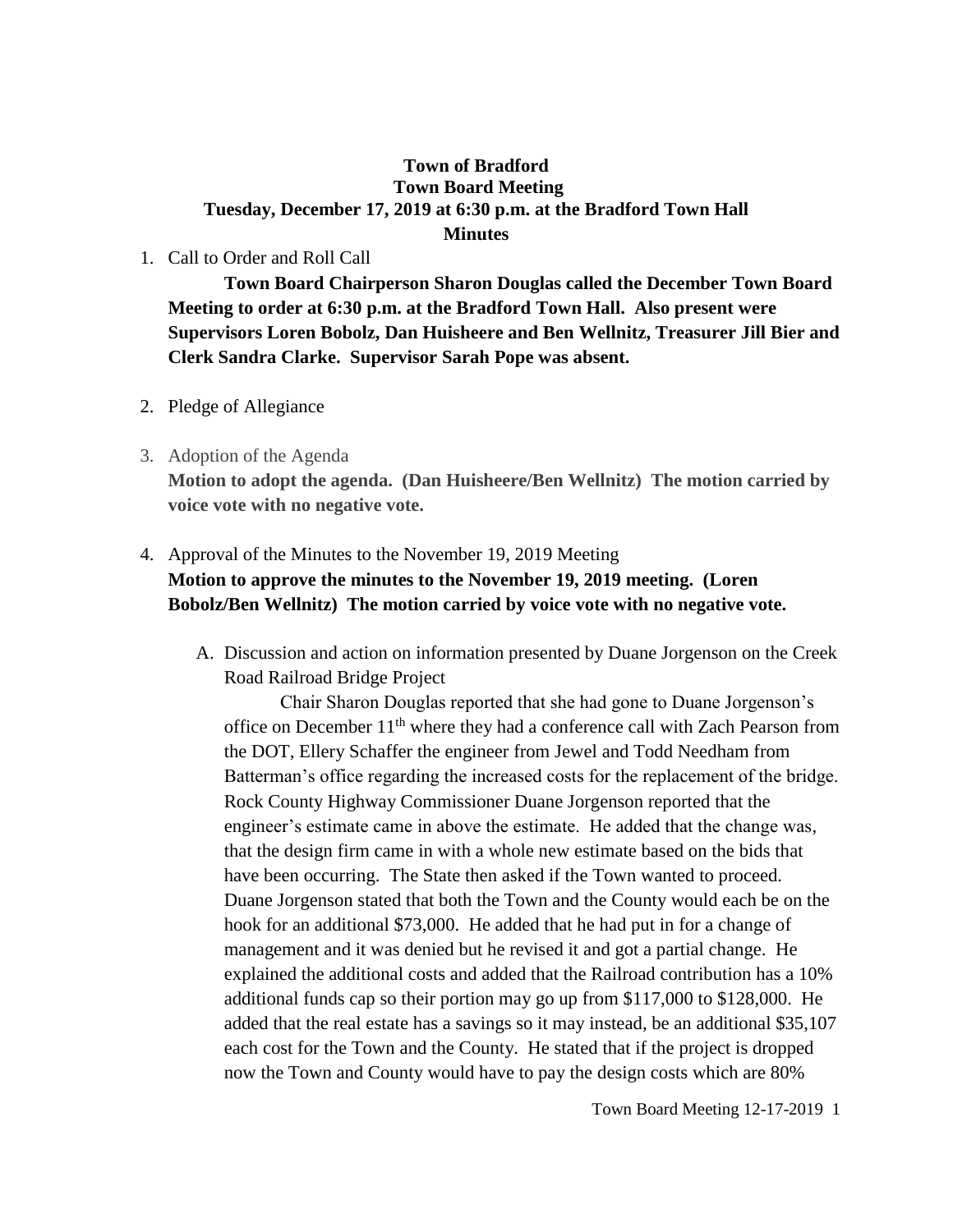complete now and given the nature of this project, if they pull the plug there would be little chance of ever getting it replaced. He stated, that during the conversation with Ellery Schaffer, Zach Pearson and Todd Needham, they suggested that that we go on to the bids and after the opening of the bids decide whether to go forward based on how the bids come in. He added that over the last few years there have been over 40 projects in Janesville and he thought that that work was diminishing and that the prices would come back down. He stated that for the projects just let, one came in 21% lower, another was 4% lower and another was 16% lower than the estimates. He added that local contractors are very aware of this project and he would make them aware. He recommended that they move forward but stated that it was the Town's decision.

Dan Huisheere stated that he thought they should go until the bid opening and see what the actual numbers will be. The let date will be March  $10<sup>th</sup>$  and the construction would begin in April.

**Motion to continue forward with the Creek Road Railroad Bridge replacement through to the bid let in March. (Loren Bobolz/Dan Huisheere) Roll Call Vote: Loren Bobolz, "Yes." Dan Huisheere, "Yes."**

**Ben Wellnitz, "Yes."**

**Sharon Douglas, "Yes." The motion passed unanimously by the quorum present.**

B. Discussion and action on a request by Russell Paschke for a change of zoning on Parcel No. 6-3-193, 5.3+ acres, from A-1 and A-2 to A-R Ag Residential under Section 4.6 of Chapter One, the Zoning Ordinance, of the Code of Ordinances of the Town of Bradford to correct the zoning and to sell the parcel for residential use.

Chair Sharon Douglas reported that the Planning and Zoning Committee had recommended that the Town Board approve the request with the condition for approval that Mr. Paschke provide a Certified Survey Map of the parcel with the easements clarified and she suggested that they add, that they follow Rock County's Shoreland Zoning and Floodplain Ordinance.

**Motion to approve the change of zoning from A-1 and A-2 to A-R Ag Residential once the Certified Survey Map is provided by Mr. Paschke and the easements are clarified and they have to follow the Rock County Shoreland and Floodplain Ordinance. (Dan Huisheere/Ben Wellnitz) Roll Call Vote: Loren Bobolz, "Yes." Dan Huisheere, "Yes."**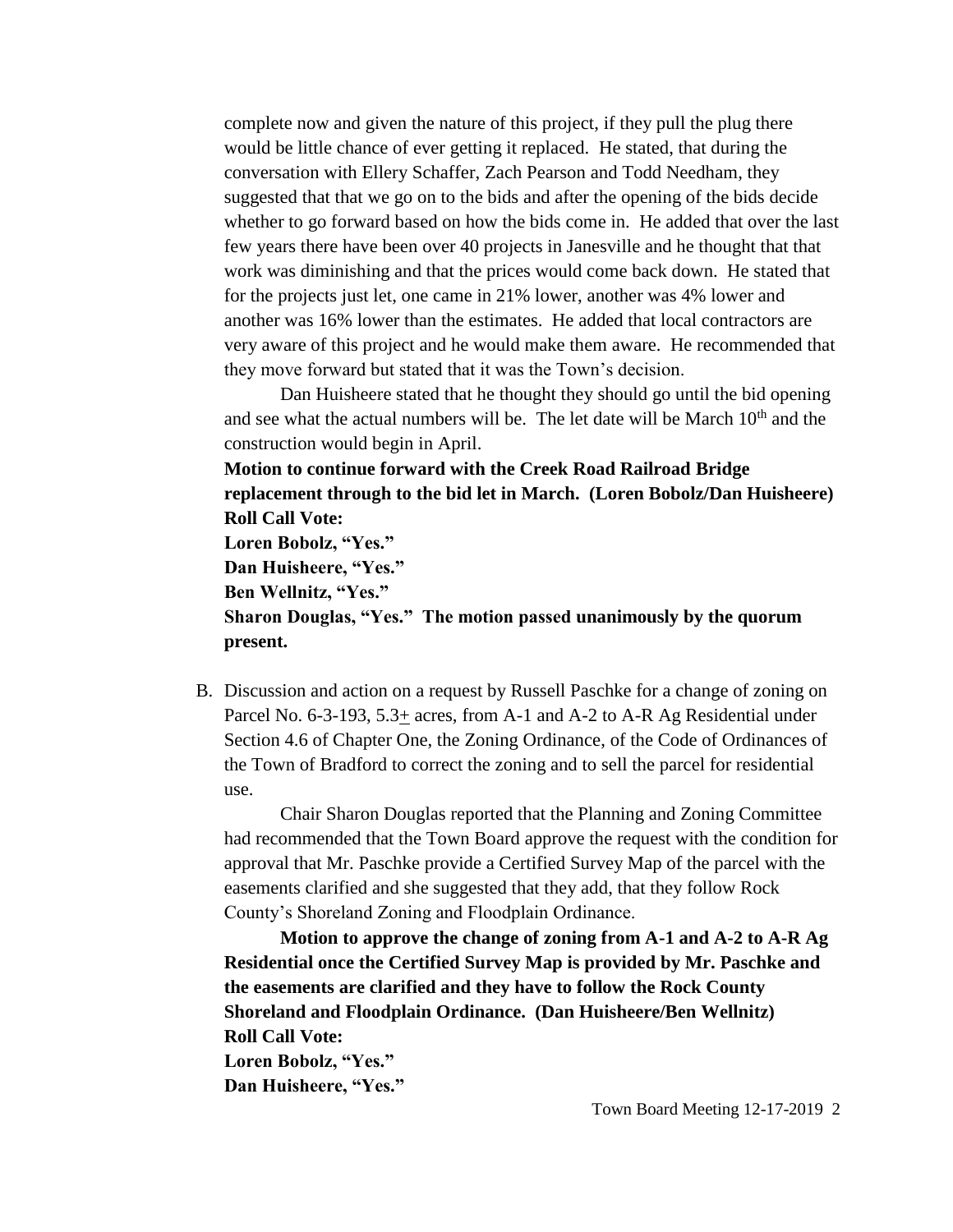## **Ben Wellnitz, "Yes." Sharon Douglas, "Yes." The motion unanimously be the quorum present.**

C. Update by Cooper Johnson on the proposed Invergy Solar Farm Project

The Developer for the Invergy Solar Farm Project was present to give an update on the project which will is proposed to be a photovoltaic electrical generating facility of up to 250mw to be in the Town of Darien and the Town of Bradford. It is proposed to connect with an existing 138kv transmission line. It is a state permit required project. It is tentatively proposed to be in service in 2022. There would be exclusion areas around wetlands. He estimated that it would provide 417 construction jobs and 4 full-time operations positions. The landowners would receive payments and the County and Towns would receive payments through Shared Revenue with the split being 58% to the county and 42% to the Towns. They will have a local office in Darien beginning in January of 2020. He proposed that the area would have ground cover by establishing a prairie which would essentially be a buffer zone for Turtle Creek and the soil would be in a better state when they decommission the project. He proposed that it might have sheep grazing and would provide a pollinator habitat. He stated that they hope to file a State Permit in spring or early summer and it is a 15 month process. Construction would be in 2021/2022 with operation to be in 2022/2023. They are solar monitoring one of the leased fields. They would be single axis tracking systems with north south facing rows tracking the sun east to west. The units are 15 feet in height so they can be screened with evergreens. The contact information number is 630-217-2667. Leases are for 25 years with the option to owner of the project to extend for 25 years. They need 1750 acres and 20% more acres for the state which is 7 acres per megawatt.

- D. Discussion and action on removal of waterway dam under Wisconsin Statue 88.90 The dam has been removed and the issue was resolved.
- E. Discussion and action on report by Fire District Representative

**Fire District Representative Loren Bobolz reported that they have only used 79% of the budget so far. They are \$4,000.00 ahead on EMS returns and there have been 35 EMS and 13 fire calls. They have received a lot of calls about the fire chief position. They posted the position on December 2nd, the applications are due on December 20th , testing will start on December 26th and they will start reviews. On January 16th they will meet to finalize and the new chief will start on February 1st. A committee will be formed to interview the applicants.** 

**The updated Fire District Budget was reviewed.**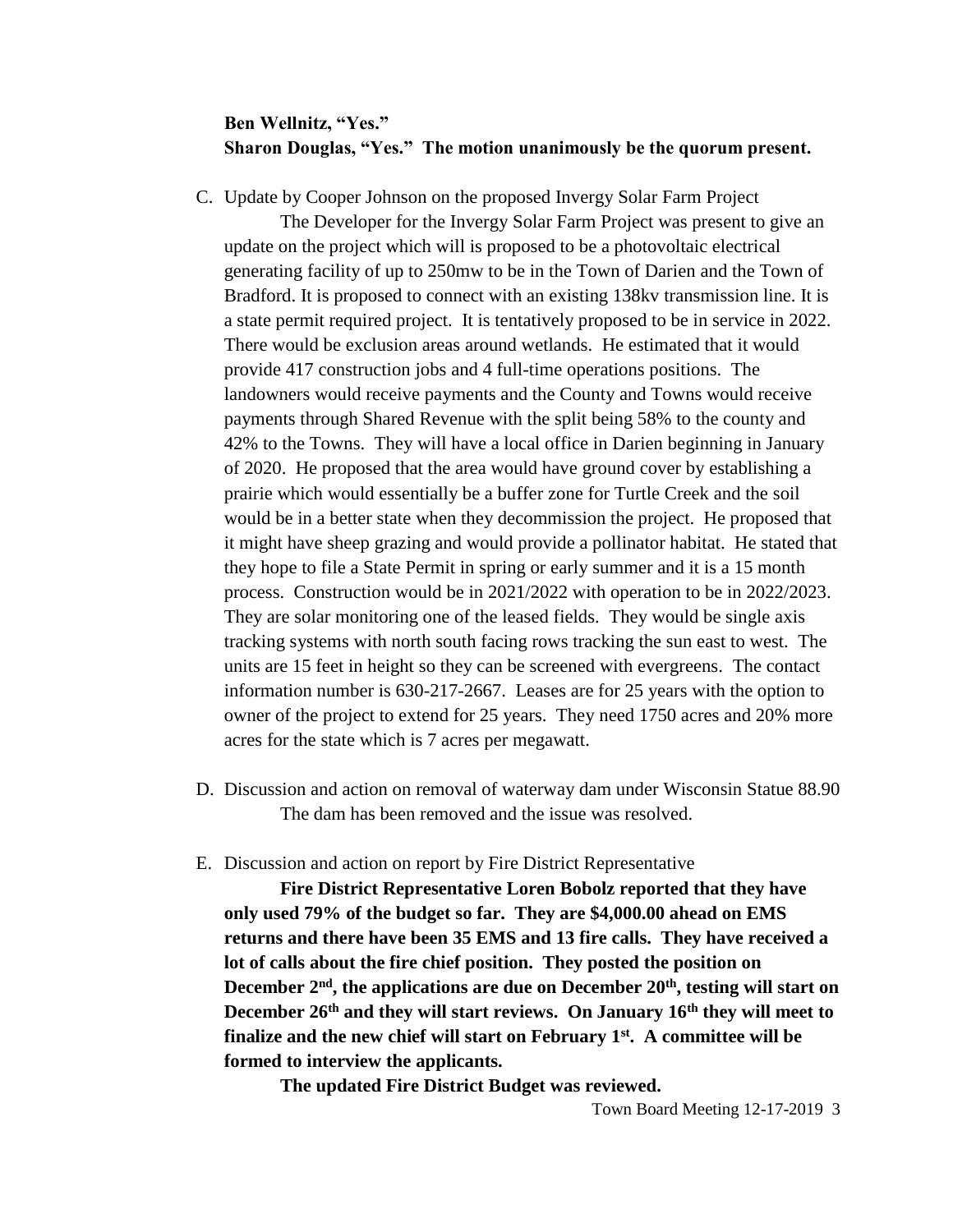**Motion to approve the updated Fire District Budget with the Town share as \$103,369.55 and the Capitol Requests share of \$14,780.00 for a total of \$118,149.55. (Loren Bobolz/Dan Huisheere) The motion carried by voice vote with no negative vote.**

F. Discussion and action on Zoning Officer Report

**Chair Sharon Douglas issued a demolition permit to Robinson Brothers Environmental for removal of a garage on parcel 6-3-192A at 5602 S. Carvers Rock Road.**

G. Discussion and action on Supervisors' evaluation of their sections of roads

**Loren Bobolz reported that the ditching on Minkey Road was done. Tracys and McNalls need to repair the ditch damaged during harvest on Kemp Road. Loren Bobolz will speak with them about repairing the ditches.**

**The shoulder on the west side of Kemp Road south of Highway 14 is washing out.** 

H. Discussion and action on roadwork, including but not limited to tree trimming, culvert repair and replacement, crack filling, ditching, shouldering, maintenance including replacement of signs and posts, paver repair, pot hole filling, Creek Road and Emerald Grove Bridge Projects

**Chair Sharon Douglas reported confirmation was received from WisDOT that they had received our Multimodal Local Supplement Application.**

**Sharon Douglas reported that there are many downed tree limbs on Carver Rock Road on both sides of the road from Larsen Road to the park entrance that, if weather permitting, we should get cut up and hauled away. Loren Bobolz will get an estimate from Paul Luety on trimming trees along Carvers Rock Road from Larsen Road to the park entrance.**

**Sharon Douglas reported that the pothole filling is done. On Saturday, November 23rd there were more bags of carpet and carpet pads dropped off on Avalon Road south of Highway 14. She and Wayne Douglas picked them up and the other bags that were at the town hall from previous pickup and took them to the City of Janesville Landfill. The cost to the Town was \$12.00. Since then they have picked up nine bags of plaster and two large rolls of carpet padding on Avalon Road and a large box spring on Creek Road. There was a mattress in the field that they were unable to get. Wayne Douglas picked up four TVs from O'Riley and Creek Roads.**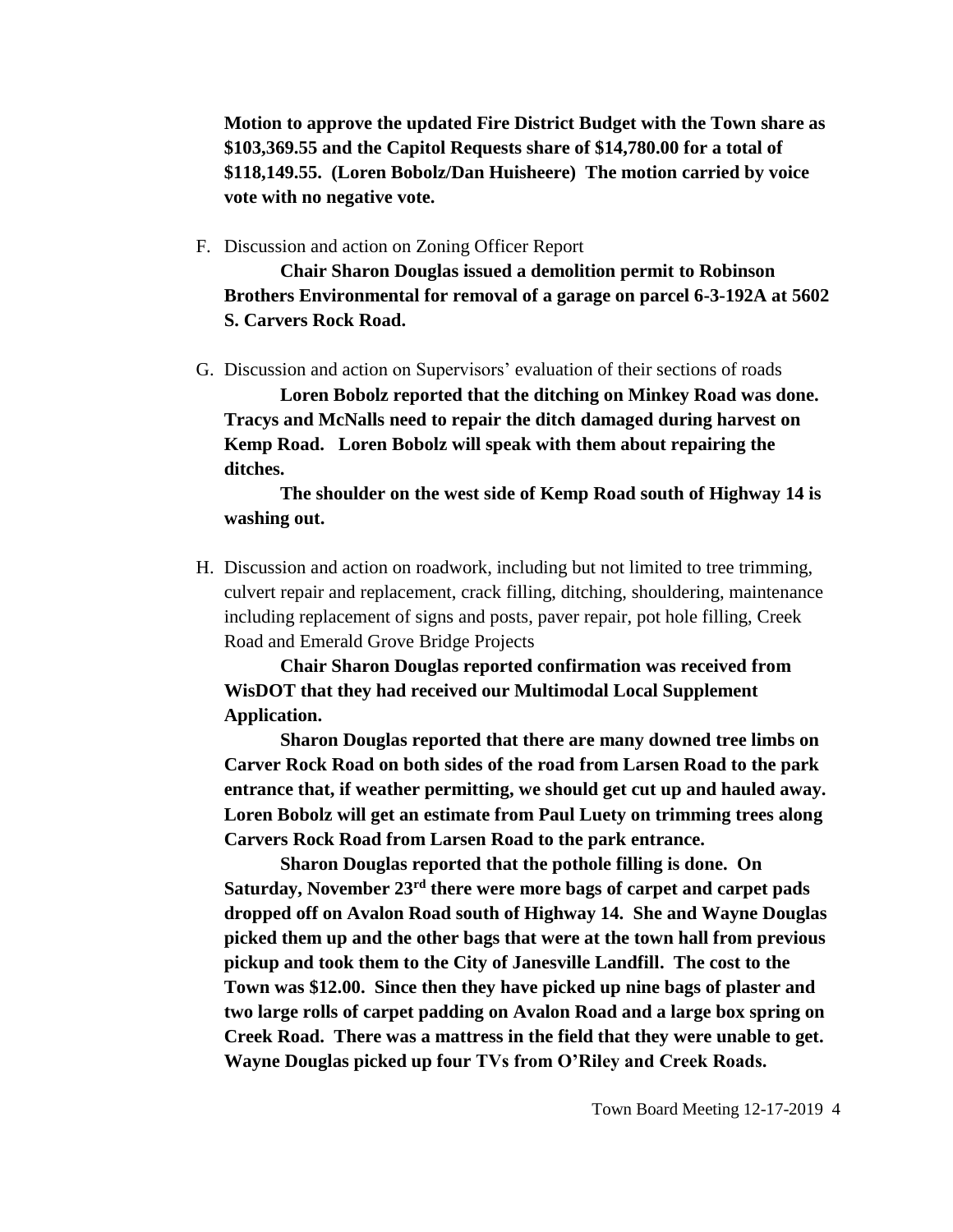**Chair Sharon Douglas met with Brian Ayre regarding the concern that the residents have in Emerald Grove. Brian Ayre is going to give the Board an estimate for the replacement of the culverts, ditching and paver repair for the area of Jones Road that is in the right of way for Emerald Grove Road. The asphalt would need to be replaced for 45 feet from the center of Emerald Grove Road.** 

**Loren Bobolz said he had received three complaints about the brush on O'Riley Road and Hofstrom Roads both east and west of the intersection because they can't see to the west and east when they are stopped at the stop sign. He said Bill Johns would clear it out for \$1000.00.**

**Motion to have Bill Johns remove the brush on Hofstrom and O'Riley Roads and the east side of the Turtle Creek Bridge. (Loren Bobolz/Dan Huisheere) The motion carried by voice vote with no negative vote. Bill Johns will haul in a couple of loads of dirt in over the cement he has added in the area so it can be mowed.**

 **Chair Sharon Douglas reported that Jamie Kurten from MSA will hold an informational meeting on Wednesday, December 18, 2019 beginning at 6:30 p.m. at the Town Hall on the Emerald Grove Road Railroad Bridge Replacement Project.** 

- I. Discussion and action on Town Hall Repair Committee Report **Nothing.**
- J. Discussion and action on town computer

**Motion to increase the budget for the purchase of a Town computer for up to \$1,000.00. (Loren Bobolz/Ben Wellnitz) The motion carried by voice vote with no negative vote.**

- K. Discussion and action on approval of Driveway Permit Applications **No applications were received.**
- L. Discussion and action on appointment of Election Inspectors for a two-year term

**The clerk asked the board to approve the appointment of the following election inspectors for the next two-year term: Carie McGinnis, Donna Mullooly, Vicky Duoss, Sharon Hargartgen, Jill Bier, Sharon Douglas, Carol Esselman, Kaye Niquet and Deb Torkilson. Deb Torkilson's first commitment would be to the Village of Clinton but she may be available to serve at the Town of Bradford also.**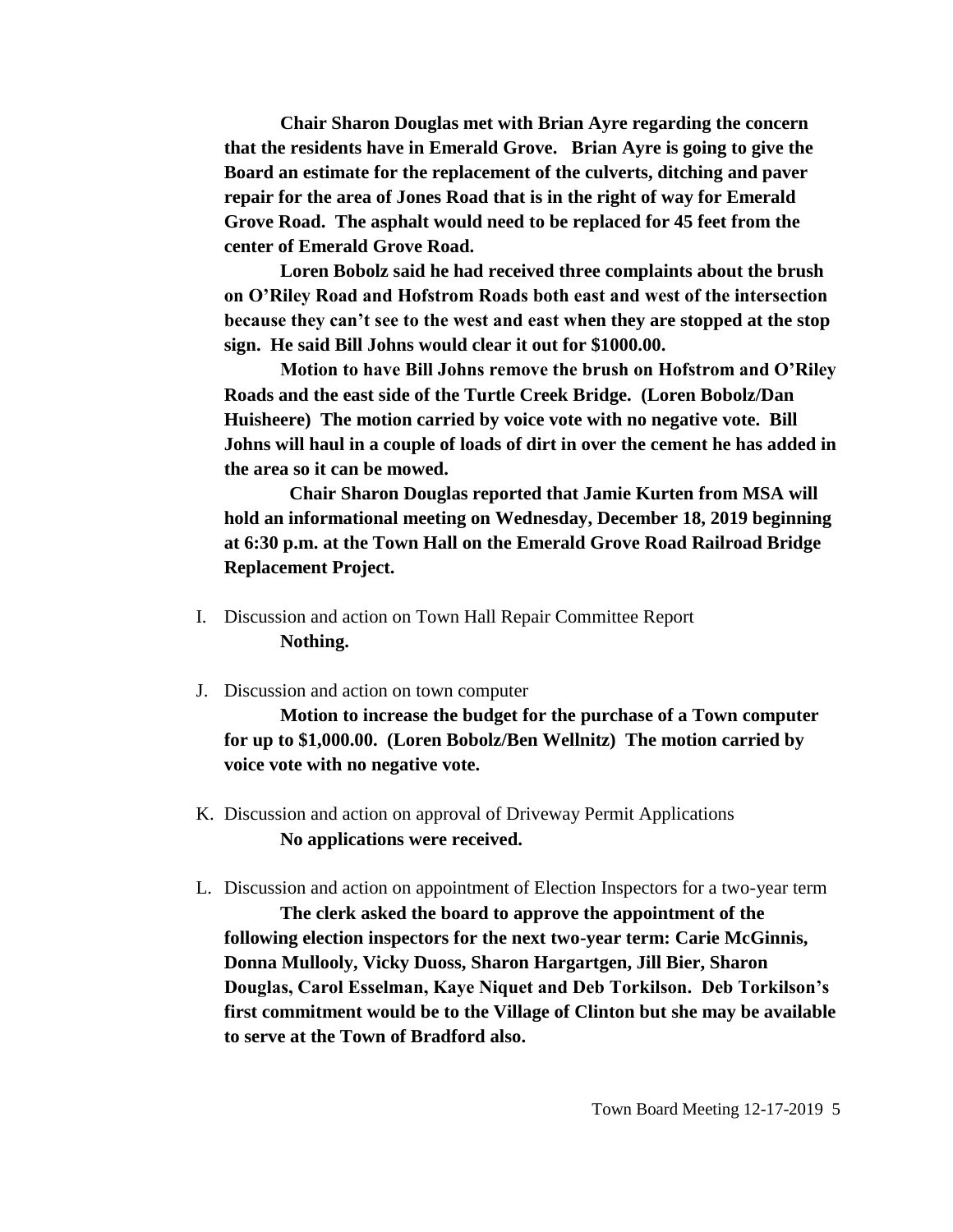**Motion to approve the appointment of the election inspectors requested for a two-year term. (Loren Bobolz/Dan Huisheere) The motion carried by voice vote with no negative vote.**

- M. Discussion and action on date for 2020 Town Caucus (between January 2<sup>nd</sup> and January 21<sup>st</sup>, 2020 **Motion to hold the Town Caucus on Tuesday, January 21st 2020 at 6:30 p.m. with the January Town Board Meeting to follow. (Loren Bobolz/Ben Wellnitz) The motion carried by voice vote with no negative vote.**
- N. Discussion and action on Town Advocacy Council membership **Motion to go ahead and submit the \$265.75 for the Town Advocacy Committee membership. (Ben Wellnitz/Dan Huisheere) The motion carried by voice vote with no negative vote.**
- O. Report on WTA Rock County Unit meeting

**Ben Wellnitz attended the WTA Rock County Unit meeting and reported on the new Courthouse entrance and security. The Humane Society is building a new building by the Dollar General and will start on the new building this fall.** 

- 5. Citizen Participation None.
- 6. Announcements and Reports
	- **a. The January Town Board meeting will be held on Tuesday, January 21, 2020 at the Bradford Town Hall immediately following the Town Caucus which will begin at 6:30 p.m.**
	- **b. The Rock County Sheriff's Report was reviewed.**
	- **c. Chair Sharon Douglas reported that Diggers Hotline is providing their annual free safety training sessions. The one in Janesville is on Friday, January 17th at the Holiday Inn Conference Center at 7 a.m. Registration is online at DiggersHotline.com at least a week before the meeting.**
	- **d. The WTA 2020 District Meeting will be held on February 15th at the 81 Brewhouse in Whitewater. The members were asked to let her know if they would be attending at the January meeting so reservations can be made.**
- 7. Treasurer's Report

**The Treasurer reported that David Merriam has not paid the monthly parking permit fees for Shady Hill Mobile Home Court for November or December.**